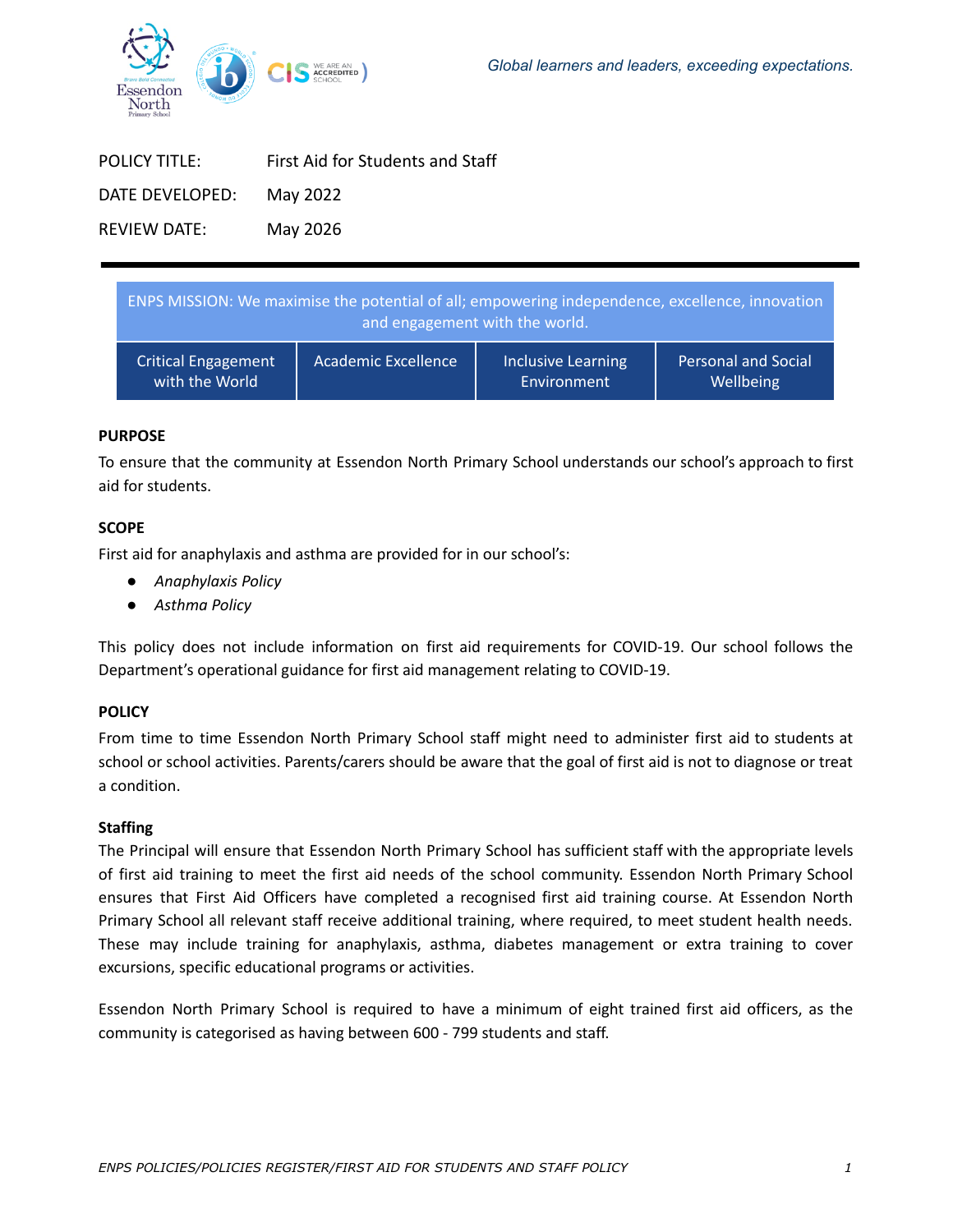

Essendon North Primary School's trained first aid officers are:

# *Allocated First Aid Room Duties:*

| <b>Staff Name</b>       | First Aid Training - HLTAID003<br>Date trained: | <b>Cardiopulmonary Resuscitation</b><br>(CPR) - HLTAID009<br>Date Trained: |
|-------------------------|-------------------------------------------------|----------------------------------------------------------------------------|
| <b>BRACE, Alexandra</b> | 10/03/20                                        | 29/03/22                                                                   |
| GORDON, Randi           | 10/03/20                                        | 29/03/22                                                                   |
| HAYNES, Rebecca         | 10/03/20                                        | 29/03/22                                                                   |
| <b>KERMONDE, Karen</b>  | 10/03/20                                        | 29/03/22                                                                   |
| PRICONE, Angela         | 11/03/20                                        | 29/03/22                                                                   |

| <b>Staff Name</b>     | First Aid Training - HLTAID011<br>Date trained: | <b>Cardiopulmonary Resuscitation</b><br>$(CPR)$ - HLTAID009<br><b>Date Trained:</b> |
|-----------------------|-------------------------------------------------|-------------------------------------------------------------------------------------|
| BYRNS, Joanna         |                                                 |                                                                                     |
| HEALE, Teresa (Maria) | 09/04/22                                        | 09/04/22                                                                            |
| TANASKOVSKI, Kathryn  | 29/03/22                                        | 29/03/22                                                                            |
| PRINGLE, Emma         | 25/05/21                                        | 28/04/22                                                                            |

*Essendon North Primary School's trained first aid officers are:*

| <b>Staff Name</b>        | First Aid Training - HLTAID003<br>Date trained: | <b>Cardiopulmonary Resuscitation</b><br>(CPR) - HLTAID009<br><b>Date Trained:</b> |
|--------------------------|-------------------------------------------------|-----------------------------------------------------------------------------------|
| <b>BARLETTA, Katrina</b> | 10/03/20                                        | 29/03/22                                                                          |
| <b>BRACE, Alexandra</b>  | 10/03/20                                        | 29/03/22                                                                          |
| CLARK, Hannah            |                                                 | 29/03/22                                                                          |
| CLARKE, Jan              |                                                 | 29/03/22                                                                          |
| COLLINS, Angela          | 10/03/20                                        | 29/03/22                                                                          |
| COOKE, Bronti            |                                                 | 29/03/22                                                                          |
| D'SOUZA, Joshua          |                                                 | 29/03/22                                                                          |
| DO, Lisa                 |                                                 | 29/03/22                                                                          |
| <b>EADINGTON, Claire</b> |                                                 | 29/03/22                                                                          |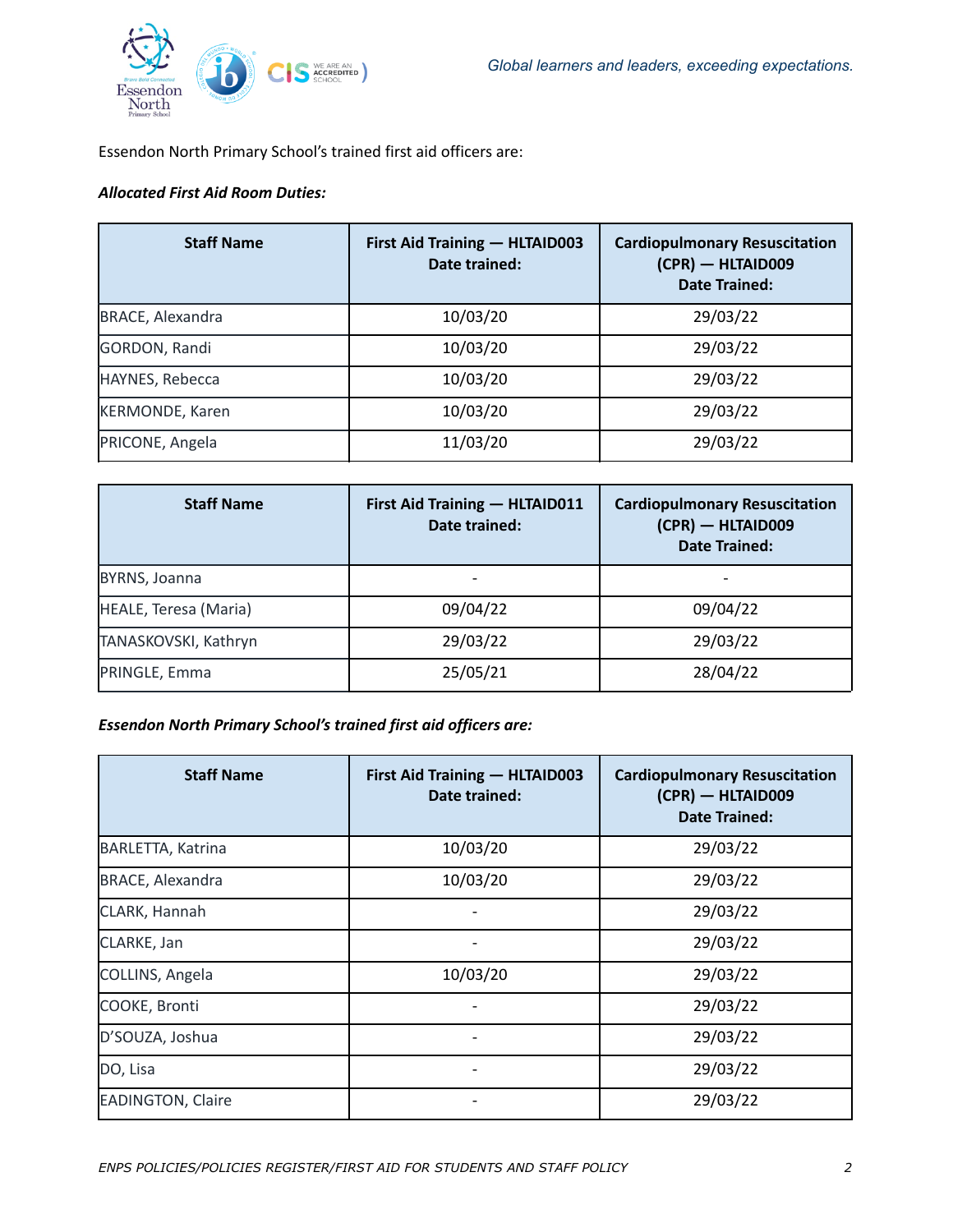



| <b>ELSBURY, Susan</b>  | 10/03/20 | 29/03/22 |
|------------------------|----------|----------|
| GALEA, Michelle        | 11/03/20 | 29/03/22 |
| GALLAGHER, Emma        | 11/03/20 | 12/5/21  |
| GARNER, Shannon        | 11/03/20 | 29/03/22 |
| GORDON, Randi          | 10/03/20 | 29/03/22 |
| GROVES, Sarah          |          | 29/03/22 |
| HARRIS, Lana           | 11/03/20 | 12/05/21 |
| HAYNES, Rebecca        | 11/03/20 | 29/03/22 |
| JONES, Adrian          | 10/03/20 | 29/03/22 |
| <b>KENT, Jonathon</b>  | 11/03/20 | 29/03/22 |
| <b>KERMONDE, Karen</b> | 11/03/20 | 29/03/22 |
| KING, Morgan           | 28/04/22 | 29/03/22 |
| KINGSLEY, Amanda       | 10/03/20 |          |
| LABAGALA, Joseph       |          | 12/05/21 |
| LAPIRA, Lucy           | 10/03/20 | 12/05/21 |
| MATHER, Craig          | 10/03/20 | 29/03/22 |
| MCARTHUR, Ainslie      |          | 29/03/22 |
| McINTOSH, Rhys         | 11/03/20 | 29/03/22 |
| McKENZIE, Alice        | 10/03/20 | 29/03/22 |
| McWHINNEY, Sharon      | 11/03/20 | 29/03/22 |
| MI, Marilia            | 11/03/20 | 29/03/22 |
| MILIC, Fran            |          |          |
| MYSZKA, Nicolina       | 10/03/20 | 29/03/22 |
| PAOLA, Melissa         |          | 29/03/22 |
| POCOCK, Matt           |          | 29/03/22 |
| PRICONE, Angela        | 11/03/20 | 29/03/22 |
| RYAN, Louise           |          | 29/03/22 |
| <b>SCHENK, Julie</b>   | 10/03/20 | 29/03/22 |
| SMART, Sandra          |          |          |
| SMITH, Connor          |          | 29/03/22 |
| STEFANOU, Melanie      | 11/03/20 | 29/03/22 |
|                        |          |          |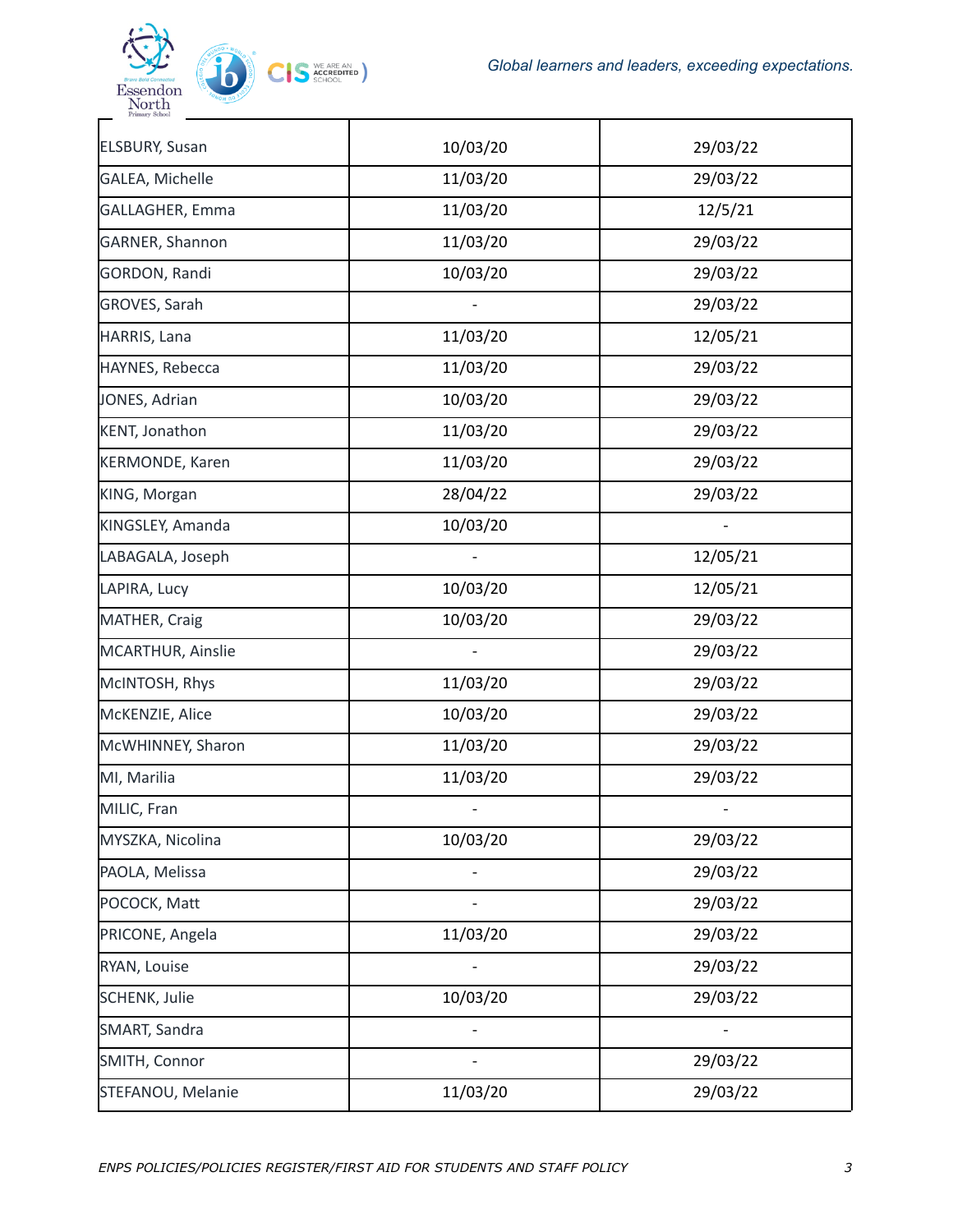

| <b>STEPHENS, Alice</b> | 10/03/20 | 29/03/22 |
|------------------------|----------|----------|
| STRBAC LOW, Jemma      |          | 29/03/22 |
| TANASKOVSKI, Kathryn   | 29/03/22 | 29/03/22 |
| <b>TAYLOR, Claire</b>  | 11/03/20 | 29/03/22 |
| <b>TAYLOR, Emma</b>    | 10/03/20 | 29/03/22 |
| TOMAN, Josephine       |          |          |
| <b>UPTON, Carole</b>   | 10/03/20 | 29/03/22 |
| <b>VENERIS, Nicola</b> |          | 29/03/22 |
| <b>VLAH, Macalie</b>   |          | 29/03/22 |
| WARD, Tanya            |          | 29/03/22 |
| WILSON, Sian           |          | 29/03/22 |
| <b>WYND, Darcy</b>     |          | 29/03/22 |

\*Please note: Whilst the First Aid Policy is reviewed at the conclusion of each cycle, this table is updated *annually as training is completed.*

# **Minimum first aid room requirements**

The following items are minimum requirements when establishing a first aid room and are available at Essendon North Primary School:

- personal protective equipment (eye protection, gloves, apron/gown)
- resuscitation mask
- electric power points
- sharps disposal system
- biohazard waste container
- work bench or dressing trolley
- storage cupboards
- sink (with hot and cold water)
- first aid kit appropriate for the workplace
- blankets and pillows
- an upright chair
- desk and telephone
- list of emergency telephone numbers
- First Aid [Summary](https://www.education.vic.gov.au/hrweb/Documents/OHS/firstaidsumm.docx) Sheet clearly displayed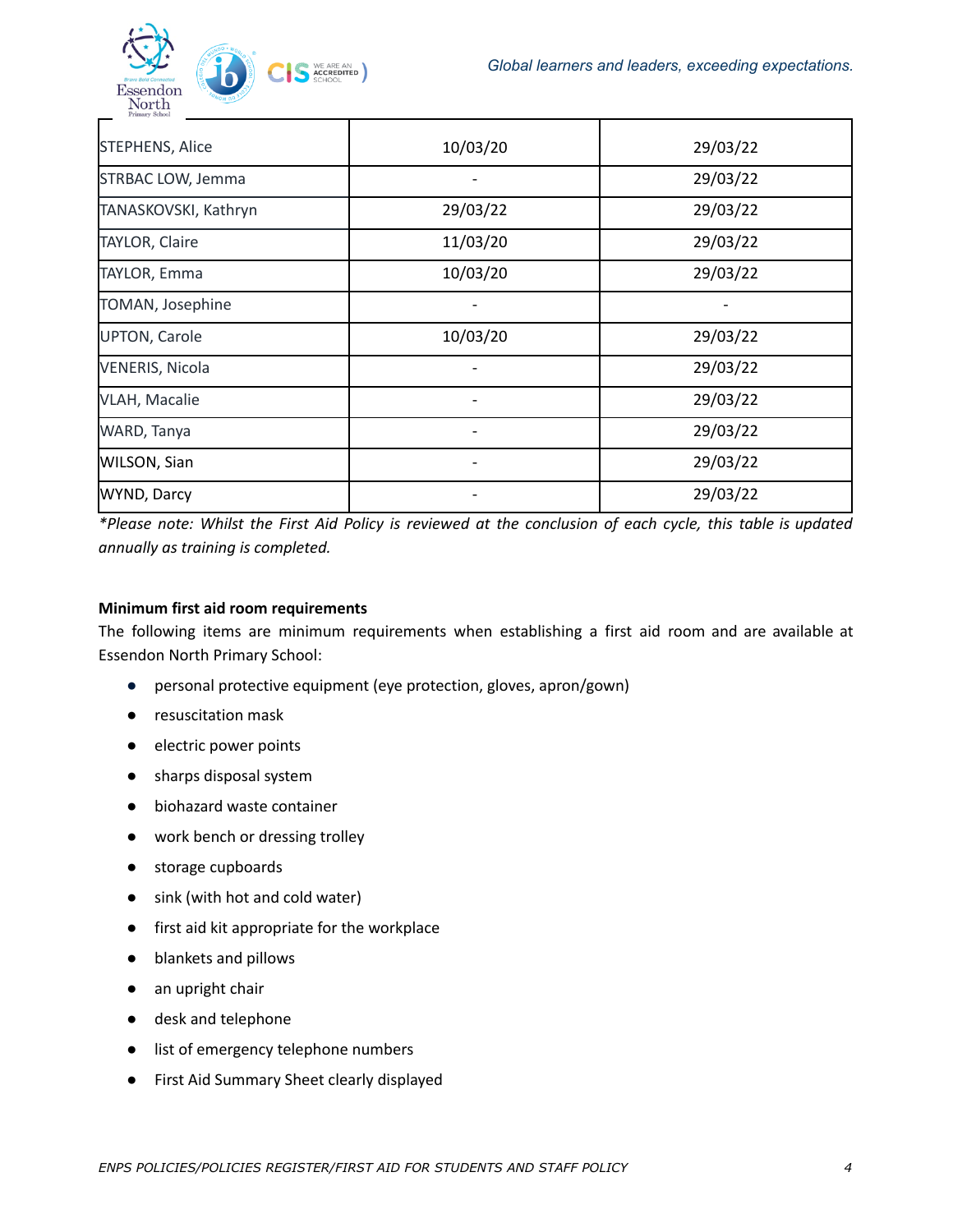

stretcher (if a need is identified using First Aid Risk [Assessment\)](https://www.education.vic.gov.au/hrweb/Documents/OHS/firstaidriskassess.docx)

*Please note: Essendon North Primary School also has an accessible wheelchair.*

### **First aid kits**

Essendon North Primary School will maintain:

- Six major Portable First Aid Kits, which may be used for excursions, sporting events or camps. The portable first aid kits are stored:
	- at the Front Office, in the File Room
	- throughout the school there are fixed and/or portable first aid kits located at the staff room, gymnasium and art room.
- Fifty Portable Yard Duty first aid kits, allocated to each teacher and member of staff responsible for Yard Duty. These kits are stored in classrooms or with the allocated staff member.

Randi Gordon and the Administration Team will be responsible for maintaining all first aid kits, ensuring they are managed in accordance with the Department's policy and guidance on first aid kits – refer to [First](https://www2.education.vic.gov.au/pal/first-aid-students-and-staff/guidance/first-aid-kits) aid [kits.](https://www2.education.vic.gov.au/pal/first-aid-students-and-staff/guidance/first-aid-kits)

### **Care for ill students**

Students who are unwell should not attend school.

If a student becomes unwell during the school day they may be directed to the First Aid Room at Essendon North Primary School and monitored by staff. Depending on the nature of their symptoms, staff may contact parents/carers or an emergency contact person to ask them to collect the student.

### **First aid management**

If there is a situation or incident which occurs at school or a school activity which requires first aid to be administered to a student:

- Staff who have been trained in first aid will administer first aid in accordance with their training. In an emergency situation, other staff may assist in the administration of first aid within their level of competence.
- In a medical emergency, staff may take emergency action and do not need to obtain parent/carer consent to do so. Staff may contact Triple Zero "000" for emergency medical services at any time.
- Staff may also contact NURSE-ON-CALL (on 1300 60 60 24) in an emergency. NURSE-ON-CALL provides immediate, expert health advice from a registered nurse and is available 24 hours a day, 7 days a week.
- If first aid is administered for a minor injury or condition, Essendon North Primary School will notify parents/carers by logging the incident on Compass, and where required will notify parents via a phone call.
- If first aid is administered for a serious injury or condition, or in an emergency situation, school staff will attempt to contact parents/carers or emergency contacts as soon as reasonably practicable.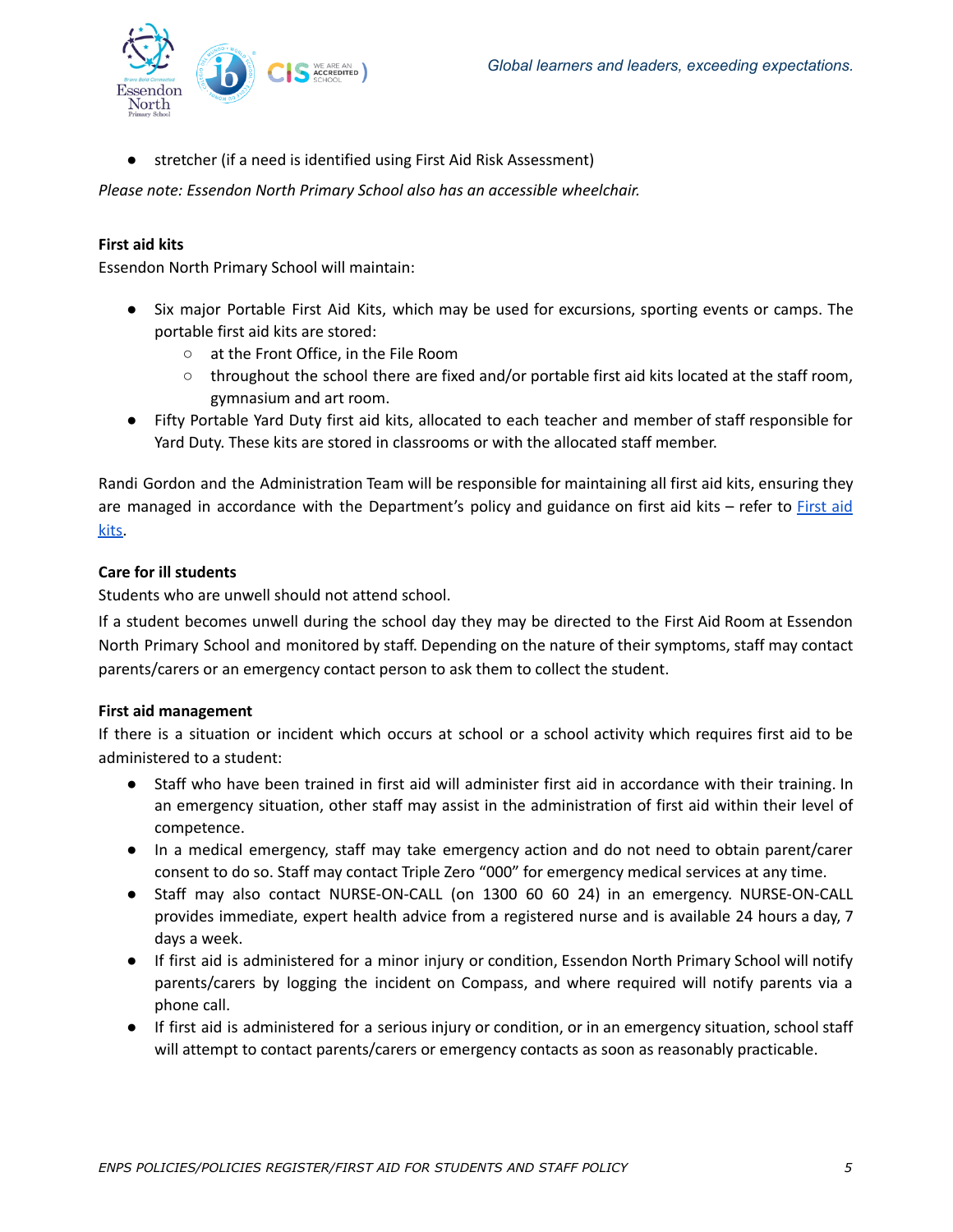

● If staff providing first aid determine that an emergency response is not required but that medical advice is needed, school staff will ask parents/carers, or an emergency contact person, to collect the student and recommend that advice is sought from a medical practitioner.

Whenever first aid treatment has been administered to a student Essendon North Primary School will:

- record the First Aid incident on Compass
- where a reportable incident has occured, record the incident on CASES21
- if first aid was administered in a medical emergency, report the incident to the Department's Security Services Unit on 03 9859 6266
- where required, WorkSafe must be contacted.

In addition, where required, whenever first aid treatment is administered to a student resulting from a student incident, injury or illness, Essendon North Primary School will:

- record the provision of care on eduSafe Plus. If the care is provided following a [recorded](https://www2.education.vic.gov.au/pal/reporting-and-managing-school-incidents-including-emergencies/policy) [incident](https://www2.education.vic.gov.au/pal/reporting-and-managing-school-incidents-including-emergencies/policy), the details are recorded through the eduSafe Plus *Incident* form. For all other presentations, the eduSafe Plus *Sick Bay* form is used.
- if care was provided in response to a medical emergency or reportable incident, follow the Department's Reporting and [Managing](https://www2.education.vic.gov.au/pal/reporting-and-managing-school-incidents-including-emergencies/policy) School Incidents Policy, including reporting the incident to the Department's Incident Support and Operations Centre on 1800 126 126 where required to under that policy.

In accordance with Department of Education and Training policy, analgesics, including paracetamol and aspirin, will not be stored at school or provided as a standard first aid treatments. This is because they can mask signs of serious illness or injury. For further information refer to the Department's Policy and Advisory Library: [Medication](https://www2.education.vic.gov.au/pal/medication/policy)**.**

### **Emergency Action:**

Staff must take emergency action without waiting for parent or carer consent. Delays in these circumstances could compromise safety. Staff must:

- immediately contact emergency medical services (call 000)
- apply first aid until assistance arrives
- notify parents or carers once action has been taken
- notify the Department's Incident Support and Operations Centre (ISOC) on 1800 126 126 and make an Incident Report and Information System (IRIS) alert.

### **FURTHER INFORMATION AND RESOURCES**

- [Anaphylaxis](https://www2.education.vic.gov.au/pal/anaphylaxis/policy)
- [Asthma](https://www2.education.vic.gov.au/pal/asthma/policy)
- [Blood-borne](https://www2.education.vic.gov.au/pal/blood-borne-viruses/policy) Viruses
- Blood Spills and Open Wounds [Management](https://www2.education.vic.gov.au/pal/blood-spills-and-open-wounds-management/policy)
- [Epilepsy](https://www2.education.vic.gov.au/pal/epilepsy-and-seizures/policy) and Seizures
- [Infectious](https://www2.education.vic.gov.au/pal/infectious-diseases/policy) Diseases